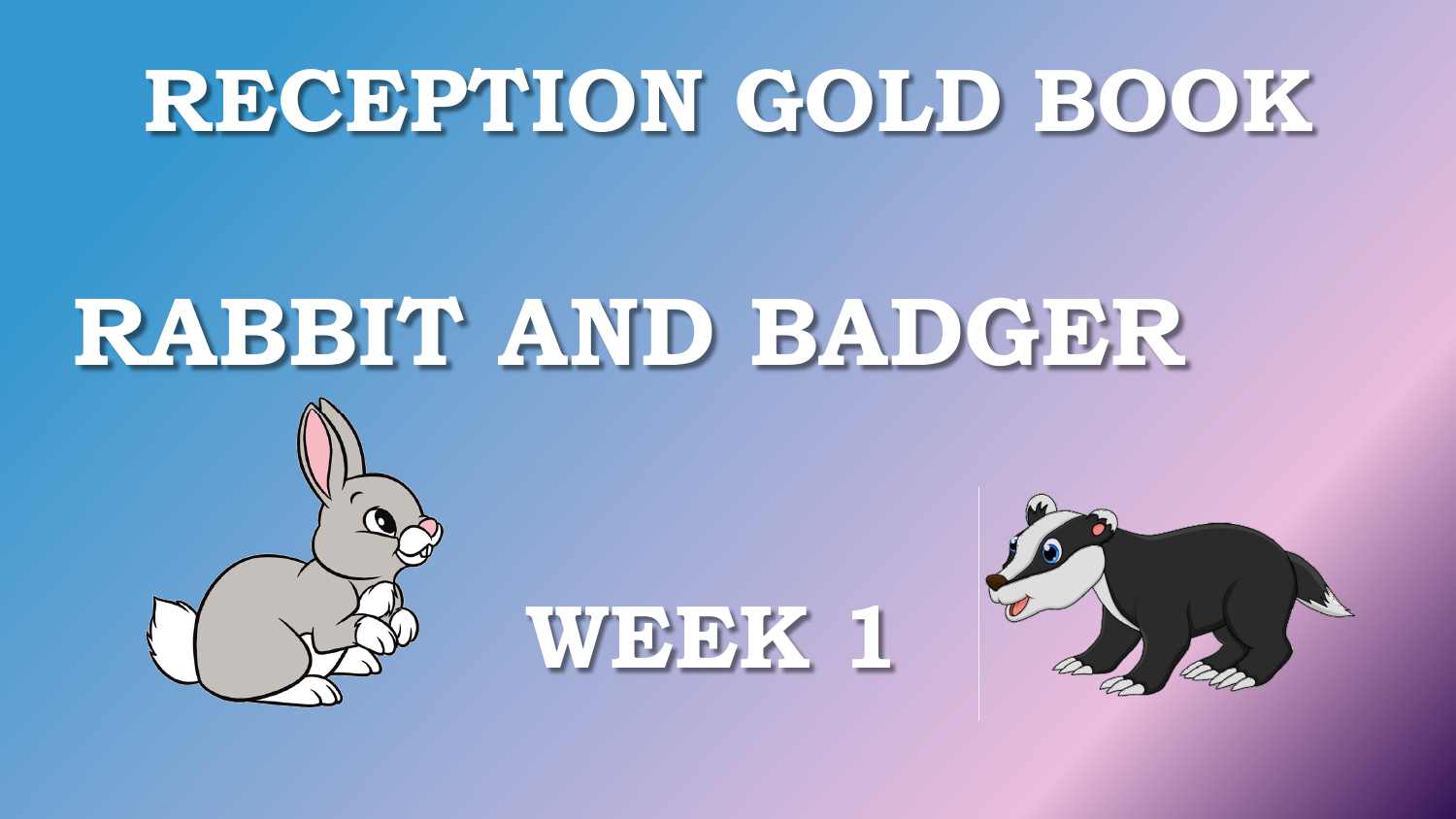

We read a story about the Golden Rule 'We Listen'. Harry has been doing fantastic listening. He has been a wonderful role model to all of Rabbit Class.

## **RABBIT CLASS**

Bella built a super castle using 3D shapes. She has been describing the shapes and talking about shapes in the environment.







Oliver painted a brilliant rabbit. He described the rabbit in detail. Oliver talked about what rabbits eat and where they live.

Chloe created a brilliant autumn tree. She talked about sign of autumn and finger painted the leaves to show how they are falling off the trees.



Charlie re-created the number blocks. He carefully counted the bricks to ensure he had the correct amount and matched them to the numeral.